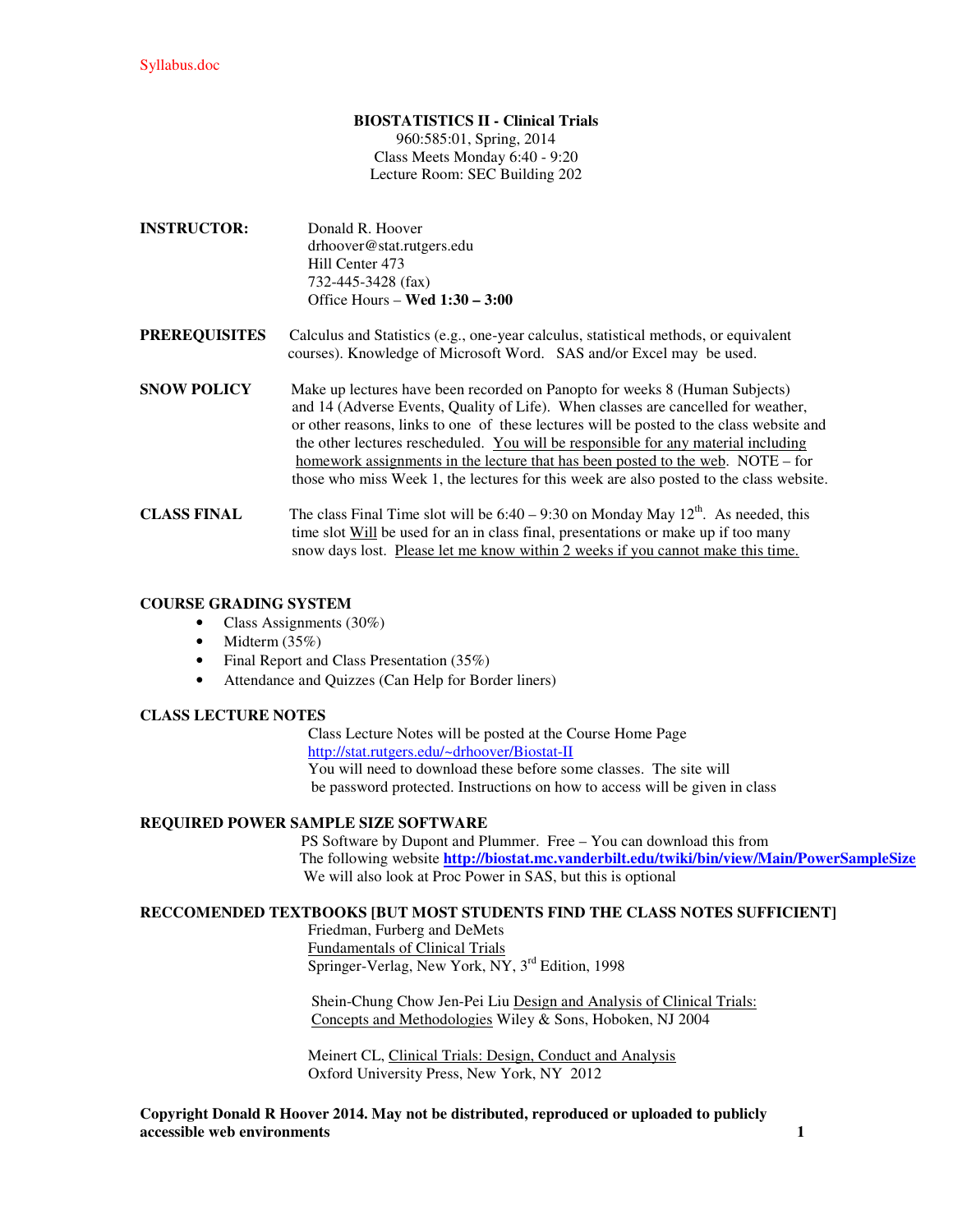## **CLASS OBJECTIVES**

This class is intended to teach principals of design, conduct and analysis of clinical trials to statistical and medical researchers. The class will develop skills needed to design protocols, collect and analyze clinical data and be a more proficient reader of clinical trials published in the medical literature. When possible, examples from actual or planned clinical trials will be used.

Topics Covered May Include:

- Overview of Drug Development / Approval Process
- Rationale for Clinical Trials
- Characteristics of clinical trials by phase, design, disease and organization
- Role of Statisticians
- Designing /Planning Clinical Trials
	- Defining the hypotheses
	- Determining the study population of interest
	- Organizational Structure<br>• Recruitment of Investiga
	- Recruitment of Investigators
	- Developing Evaluation Measures (study endpoints)
	- **Basic Clinical Trial Designs**
- Determining Feasibility of Clinical Trials
	- Sample Size Estimation
	- Ethical Issues and Informed Consent
	- Recruitment Issues
- Trial Conduct and Monitoring
	- Enrollment of Patients
	- Randomization
	- Data Collection (Form Design)
	- Assessment of Outcomes (Adverse Events, Quality of Life, Cure, Survival)
	- Data Monitoring (quality assurance and monitoring)
- Statistical Analysis (Continuous, Categorical and Survival Data), (Multiple Outcomes and Measures), (Baseline Data, Before-After), (Covariates and Subgroups), (Interim/Sequential Analysis
- Interpretation, Presentation and Reporting of Results, Evaluation and Comparison of Literature
- Other Issues if Time Permits (Meta Analysis, ICH Guidelines, Budget)

# **OTHER INTERESTING INFORMATION RELATED TO THIS CLASS**

### **OPTIONAL POWER / SAMPLE SIZE AND WORD PROCESSING SOFTWARE**

Daniel Soper Power Calculators. HTML Based –

To use it 1) go to http://www.danielsoper.com/statcalc/, 2) then select the "Power Calculator". You wish. I do not claim to understand everything on this site or that it has been validated, but it looks interesting.